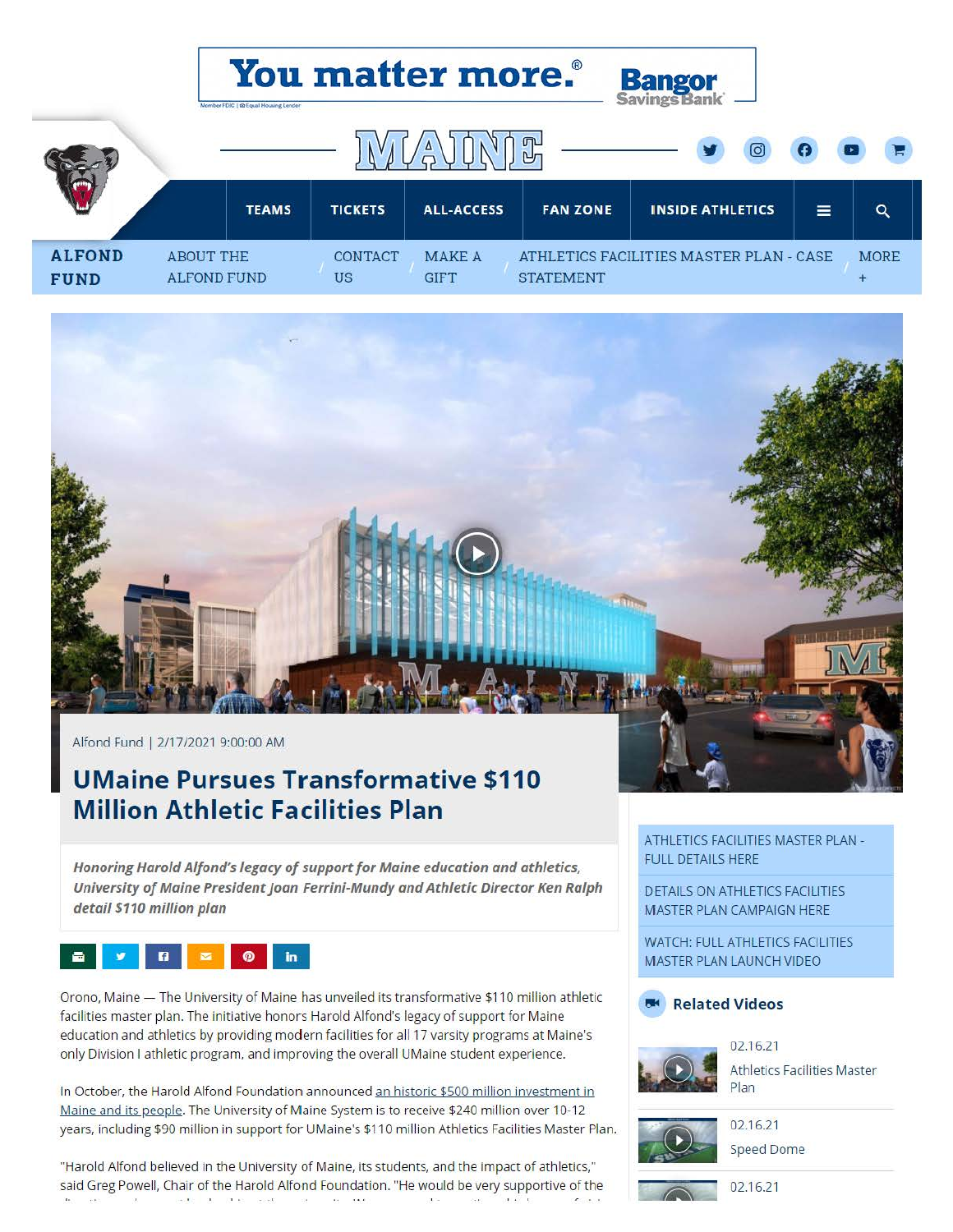direction and current leadership at the university. We are proud to continue his legacy of giving to projects that benefit Maine's universities and its people."

"We are going to build outstanding athletic facilities to support our Black Bear athletes and students and youth from all over the state," said UMaine President Joan Ferrini-Mundy. "Wins for our athletic program and all the work we do to advance the initiatives supported by the Harold Alfond Foundation will include inclusion and community building. We are Maine's public universities and everyone will be welcome to engage in our programs, use our facilities, and contribute to our success."

Details, renderings, and videos honoring Harold Alfond's legacy and providing an overview of the \$110 million plan are now available here. The website also includes opportunities for Black Bear Nation to contribute to the campaign to raise the initial \$20 million match by joining the Alfond Fund administered by the University of Maine Foundation.

"We are incredibly grateful for the generosity of the Harold Alfond Foundation," said Chancellor Dannel Malloy. "We have a great team headed by President Ferrini-Mundy and Athletic Director Ken Ralph, and a plan that will make UMaine the premier destination for college sports, youth, community, and educational events, and recreational athletics in Maine. Now we need Black Bear Nation to help raise the initial \$20 million match needed to get the plan done and to do even more."

Athletic Director Ken Ralph and Professor Judith Rosenbaum-Andre, co-lead of the UMS TRANSFORMS athletics planning initiative, will be working with campus committees and convening statewide discussions on utilizing athletic facilities at UMaine to support other UMS universities, high school athletics, persons with disabilities, athletes of all ages, and communities that may utilize these new facilities.

"For many years our athletes have been performing in outdated and even crumbling, cramped facilities. Thanks to the generosity of the Alfond Foundation and support from university leadership, we will be able to provide the quality of facilities necessary for our Black Bears to compete on a national level," said Ralph.

"We are also using this opportunity to reaffirm our commitment to equity and to show our dedication to making Orono the go-to destination for sports in Maine for athletes of all ages," Ralph said. "Our students, our fans, and the local community have waited a long time for these improvements, and we are excited to get started."

Priority will be given to projects that advance gender equity like the UMaine Soccer Stadium, a modern sport-specific facility for women's soccer.

UMaine Athletics, which partnered with JLG Architects to develop the 10-year facilities master plan, designed the plan as a way to best enhance the student-athlete and fan experience at university events. The plan was carefully constructed to develop facilities to also support a variety of campus programming such as, but not limited to, large academic conventions, music and arts events, and ROTC activities. Furthermore these facilities will add much needed space for the University's robust recreational sports programs including all club and intramural sports"

The vision of the athletics facilities master plan stretches far beyond the campus community as these state-of-the-art facilities will be tailored to host a variation of youth and high school events. The UMaine Athletics footprint will be equipped to host high school championships, youth club sports, and other regional events as UMaine strives to be the premier destination for youth activities in the state.

UMaine Athletics expects to begin moving on the plan, with small upgrades in summer 2021 before beginning construction on the new fields in summer 2022.

An overview of the athletics facilities master plan features:

• Construction of the UMaine Multipurpose Center, the new home of UMaine men's and women's basketball on the Orono campus. This facility will feature new men's and women's les d'étailles III en l'expressionnel de l'actionnel accorde de contrarent d'Albert La conserve par d'Albert de



Indoor Facility

#### 02.16.21



Mr. Alfond - Athletics Facilities Master Plan - 2.17.21

#### 10.19.20



2020 Alfond Fund Homecoming Challenge - Thank You!



#### 02.16.21



WATCH: UMaine to unveil Athletics Facilities Master Plan - 2.17.21

#### 01.04.21



Help Us 'Pack The Pit' - Purchase Your Fan Cutout Now!

#### 10.19.20



Black Bear Nation Meets 2020 Alfond Fund Homecoming Challenge Goal!

### 10.07.20



WATCH: Harold Alfond Foundation \$90 Million Gift - Press Conference

10.07.20



UMaine Athletics Receives \$90 Million Gift from Harold Alfond Foundation

# **AD**

DIRIGO PINES<br>A GRACE MGMT COMMUNITY

It's not like home. It *is* home. 9 Alumni Drive Orono, ME 04473 207-866-3400 www.dirigopines.com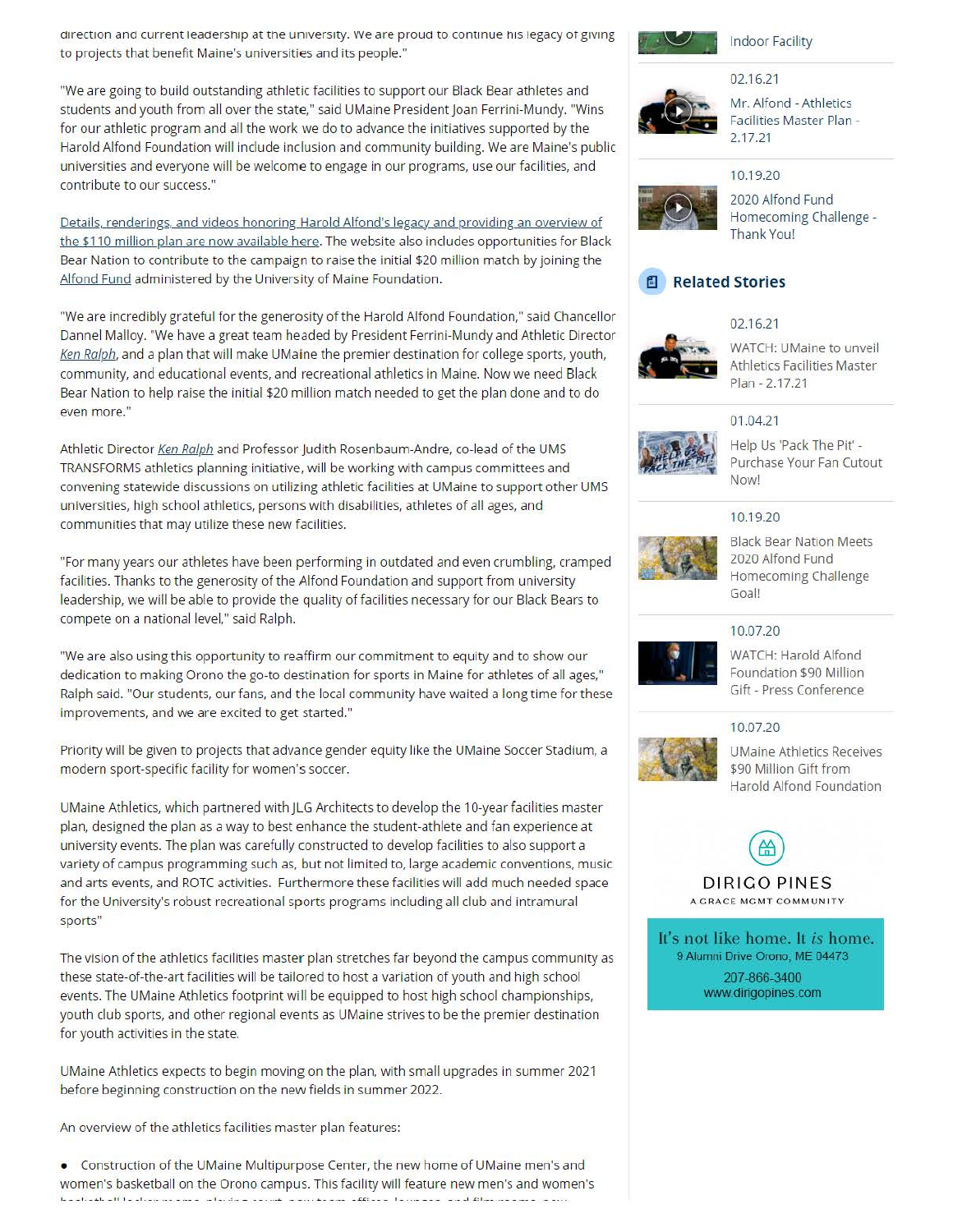Dasketball locker rooms, playing court, new team onlices, lounges, and illm rooms, new administrative offices, a new location for the Bear Necessities Fan Shop, and a new sports medicine center

• Brand new synthetic turf fields for UMaine women's soccer, UMaine field hockey, and UMaine softball

• A new turf surface at Mahaney Diamond and significant upgrades to the Mahaney **Clubhouse** 

• Manufacturing the new Speed Dome, a 100,000-plus-square-foot enclosed facility complete with a 100-yard synthetic turf field and 300-meter track

• A second, new indoor dome facility, with 60 percent more indoor space than the current dome structure

• Renovations to Memorial Gymnasium, including improvements to Wallace Pool, new locker rooms for swimming and diving, field hockey, softball, and women's soccer, upgrades to staff offices, and extensive additions to the internal branding of the building

• Significant improvements to Alfond Stadium, including a new turf surface on Morse Field, a more intimate experience with enclosing one end zone and tightening the bleachers closer to the playing field. Football also will benefit from new support services inside the multipurpose center, including a new locker room, new coaches' offices, a new video/meeting room, and a new strength and conditioning center equipped for use by all student-athletes

• Substantial upgrades to Alfond Arena. including a new enlarged entryway and concourse area, the installation of high definition video and ribbon boards, a new sound system, and upgraded Wi-Fi and television production services.

• Expansion of the Shawn Walsh Hockey Center, with new locker rooms for both men's and women's ice hockey, a new strength and conditioning center, along with a new hockey development center, new film rooms, new offices, and new team lounges.



-UMaine-

**Print Friendly Version** 



© 2021 University of Maine Athletics // Orono, Maine 04469 I 207.581.1865 **C** 2021 University of Maine Athletics // Orono, Maine 04469 | 207.581.1865<br> **Terms of Service** Privacy Policy